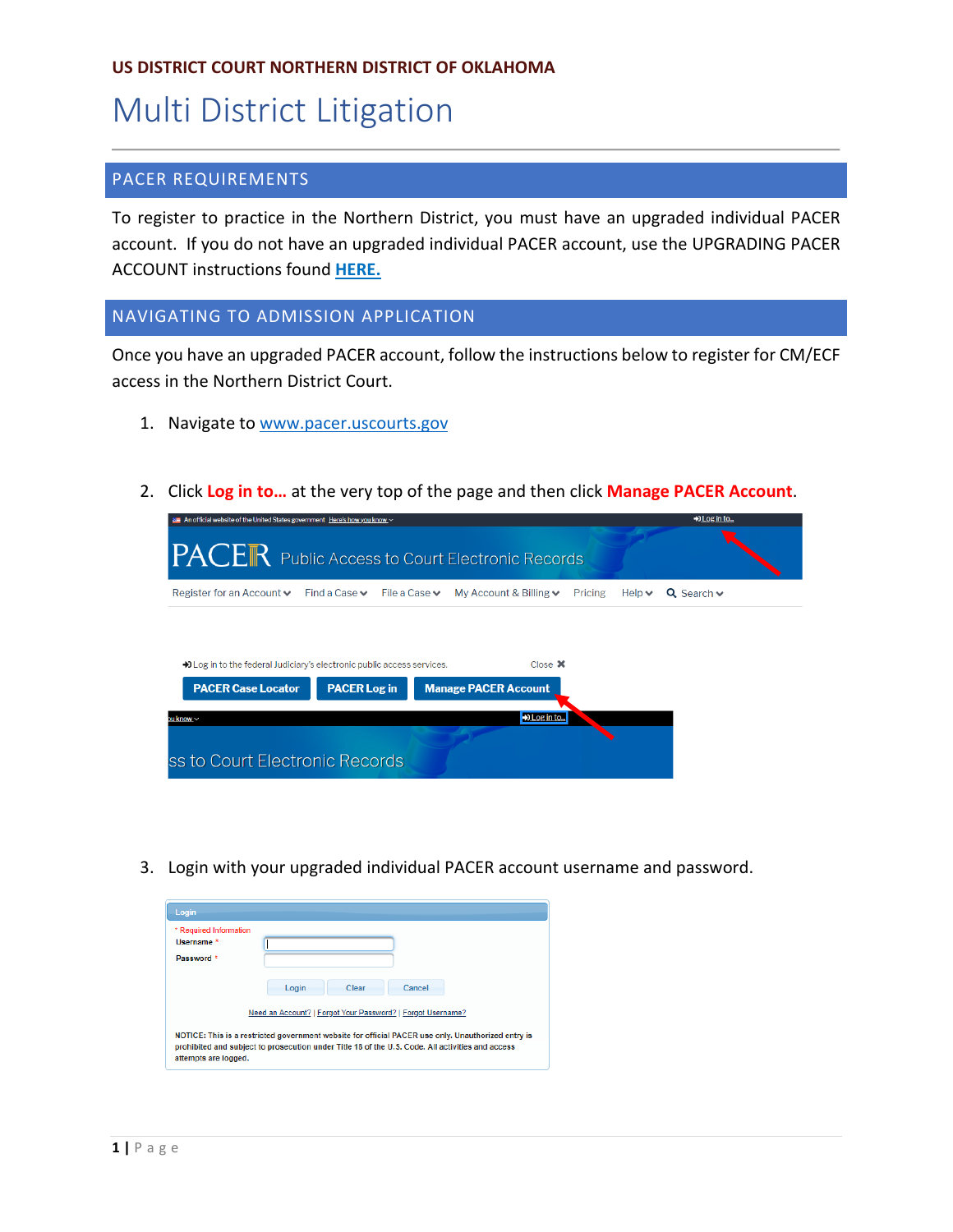## Multi District Litigation

**4.** Click on the **Maintenance** tab and select **Attorney Admission/e-file Registration**



5. Select US District Courts then Oklahoma Northern District Court from the drop-down menus and click **NEXT**

| Court Type *       | <b>U.S. District Courts</b>                                                                                                                                                                                                                       |
|--------------------|---------------------------------------------------------------------------------------------------------------------------------------------------------------------------------------------------------------------------------------------------|
| Court <sup>*</sup> | Oklahoma Northern District Court (test) - NextG                                                                                                                                                                                                   |
|                    |                                                                                                                                                                                                                                                   |
|                    | Note: Centralized attorney admissions and e-file registration are currently not available for all courts. If you do not see a court<br>listed, please visit that court's website. For a listing of all court websites visit the Court Links Page. |

6. Select Multi-District Litigation

| WHAT WOULD YOU LIKE TO APPLY/REGISTER FOR? |                                       |
|--------------------------------------------|---------------------------------------|
|                                            | <b>Attorney Admissions and E-File</b> |
|                                            | <b>E-File Registration Only</b>       |
|                                            | <b>Pro Hac Vice</b>                   |
|                                            | <b>Multi-District Litigation</b>      |
|                                            | <b>Federal Attorney</b>               |

### E-FILE REGISTRATION

Review and correct the information populated into the Filer Information Section and Complete the ADDITONAL FILER INFORMATION section (REQUIRED). Make sure to provide the MDL Case Number. Note that HTML is the preferred Email Format. Click **NEXT**.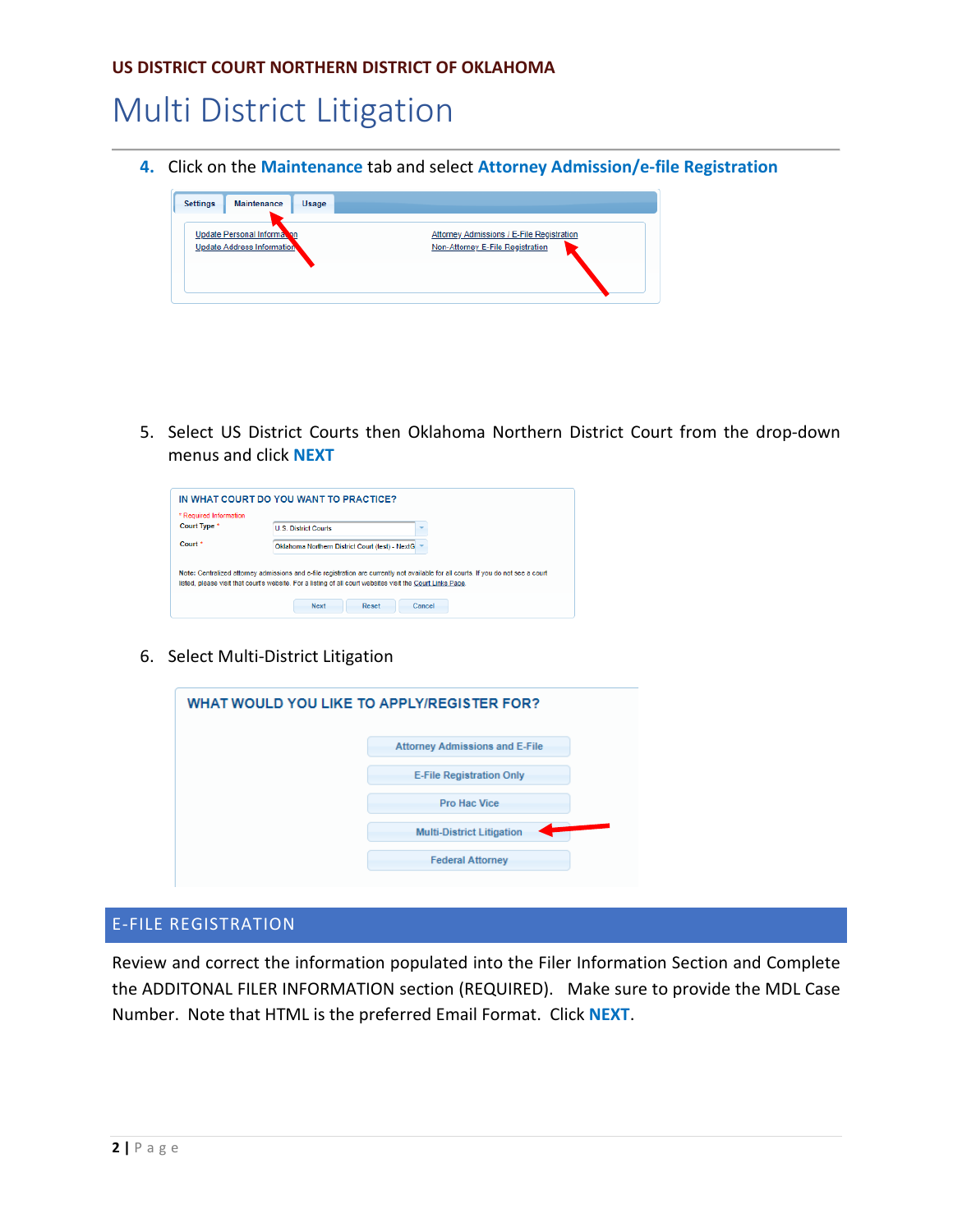# Multi District Litigation

| <b>Already Admitted at Court</b>                                                                                       | Select Court                                                                    |
|------------------------------------------------------------------------------------------------------------------------|---------------------------------------------------------------------------------|
| <b>Court Bar ID</b>                                                                                                    |                                                                                 |
| <b>Other Names Used</b>                                                                                                |                                                                                 |
| <b>Multi-District Litigation</b><br><b>Case Number</b>                                                                 |                                                                                 |
| <b>State Bar ID</b>                                                                                                    |                                                                                 |
| <b>State</b>                                                                                                           | <b>Select State</b><br>▼                                                        |
|                                                                                                                        |                                                                                 |
|                                                                                                                        |                                                                                 |
|                                                                                                                        | Use a different email. Checking this will clear the primary email fields below. |
|                                                                                                                        | oknduscourts+atty58@gmail.com                                                   |
|                                                                                                                        | oknduscourts+atty58@gmail.com                                                   |
| <b>Delivery Method and Formatting</b><br>Primary Email *<br><b>Confirm Primary Email *</b><br><b>Email Frequency *</b> | At The Time of Filing (One Email per                                            |

### PAYMENT INFORMATION

Set default payment information, if desired (not required). Click **NEXT**.

| <b>Payment Information</b>                                                                    |                                                                                                                                                                                                                                                   |  |  |
|-----------------------------------------------------------------------------------------------|---------------------------------------------------------------------------------------------------------------------------------------------------------------------------------------------------------------------------------------------------|--|--|
| not accept ACH payments for PACER (case search) fees.                                         | NOTE: Not all courts accept ACH payments. If the court to which you are making a payment does not accept ACH,<br>then ACH payments will not be available as an option during payment. In addition, the PACER Service Center does                  |  |  |
| PACER Fee Payment option under the Payments tab.<br>payment methods.                          | This section is optional. If you do not enter payment information here, you may do so later by selecting the Make One-Time<br>Select your method of payment from the Add Credit Card and Add ACH Payment options below. You may store up to three |  |  |
| the card as a default, click the Turn off link.                                               | To designate a card as the default for e-filling or admissions fees, click the Set default link in the box(es) below. To remove                                                                                                                   |  |  |
| <b>VISA</b><br>Autobill PACER fees<br>$\Box$ E-filing fees default<br>Admissions fees default | <b>Add Credit Card</b><br><b>Add ACH Payment</b>                                                                                                                                                                                                  |  |  |
| XXXXXXXXXXXX4747<br>01/2038                                                                   |                                                                                                                                                                                                                                                   |  |  |
| <b>Test Attorney</b><br>12345 W 5th Street<br>Tulsa, OK<br>74102                              |                                                                                                                                                                                                                                                   |  |  |
| Update                                                                                        |                                                                                                                                                                                                                                                   |  |  |
| <b>Next</b>                                                                                   | <b>Back</b><br>Cancel                                                                                                                                                                                                                             |  |  |

### E-FILING TERMS OF USE